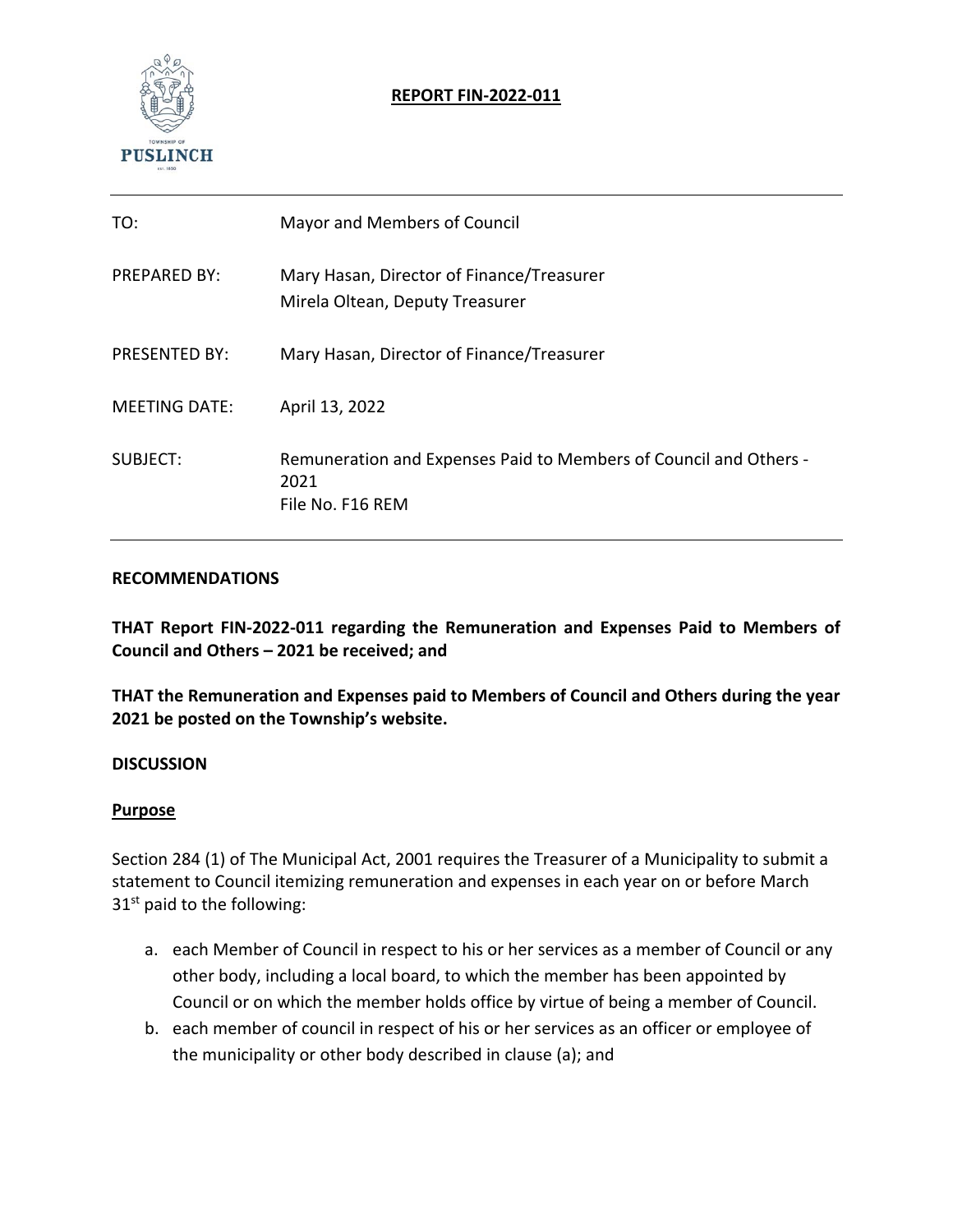c. each person, other than a member of Council, appointed by the Municipality to serve as a member of any body, including a local board, in respect of his or her services as a member of the body.

### **Background**

The authority to pay Council and Committee members remuneration or per diems, including benefits (if applicable) and reimbursement of business expenses for the 2021 fiscal year is outlined in By‐law No. 058‐2020 passed by Council on December 16, 2020.

The Township provides reasonable remuneration or per diems to members of Council and Committee appointees.

The Township also provides expense reimbursement to Members of Council and Committee members for reasonable and permitted expenses incurred while carrying out their respective roles and responsibilities.

Members of local boards who are appointed by the Township also receive payments from the local boards. These payments must be reported per Section 284 (1) of the Municipal Act, 2001.

Schedule A lists the total Remuneration and Expenses paid out to Members of Council and Others During the Year 2021 in accordance with Section 284 (1) of the Municipal Act, 2001.

### **Financial Implications**

Funds are provided in the Council Operating Budget for Council's remuneration and reimbursement for reasonable and permitted expenses. Funds are also provided in the Committee cost centres for remuneration and expenses paid to Committee members. These are budgeted annually through the Operating Budget process.

The expenses shown in Schedule A include both mileage and allowable business expenses per the Township's policies.

### **Applicable Legislation and Requirements**

Section 284(1), Municipal Act, 2001

#### **Attachments**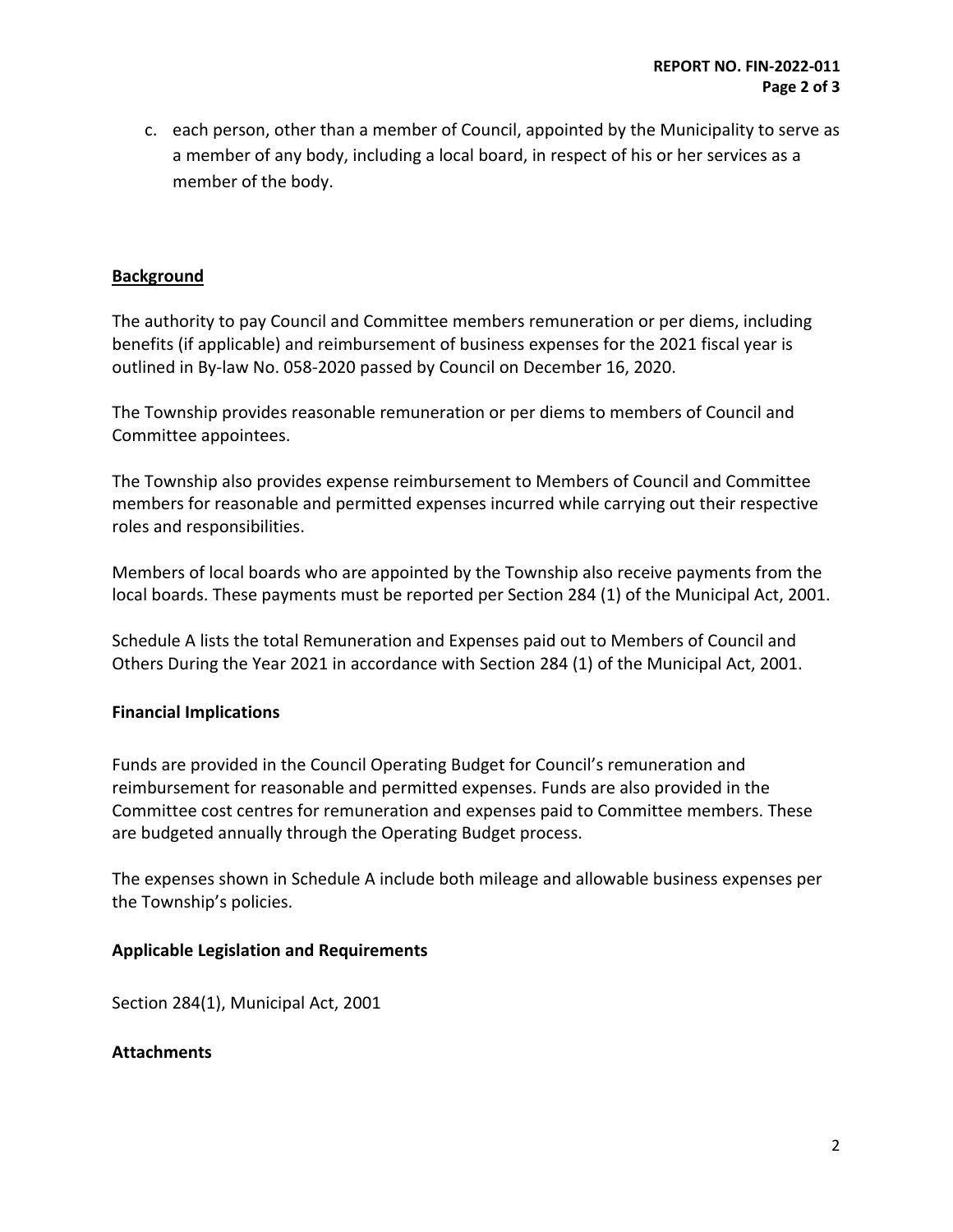Schedule A – Remuneration and Expenses Paid to Members of Council and Others During the Year 2021.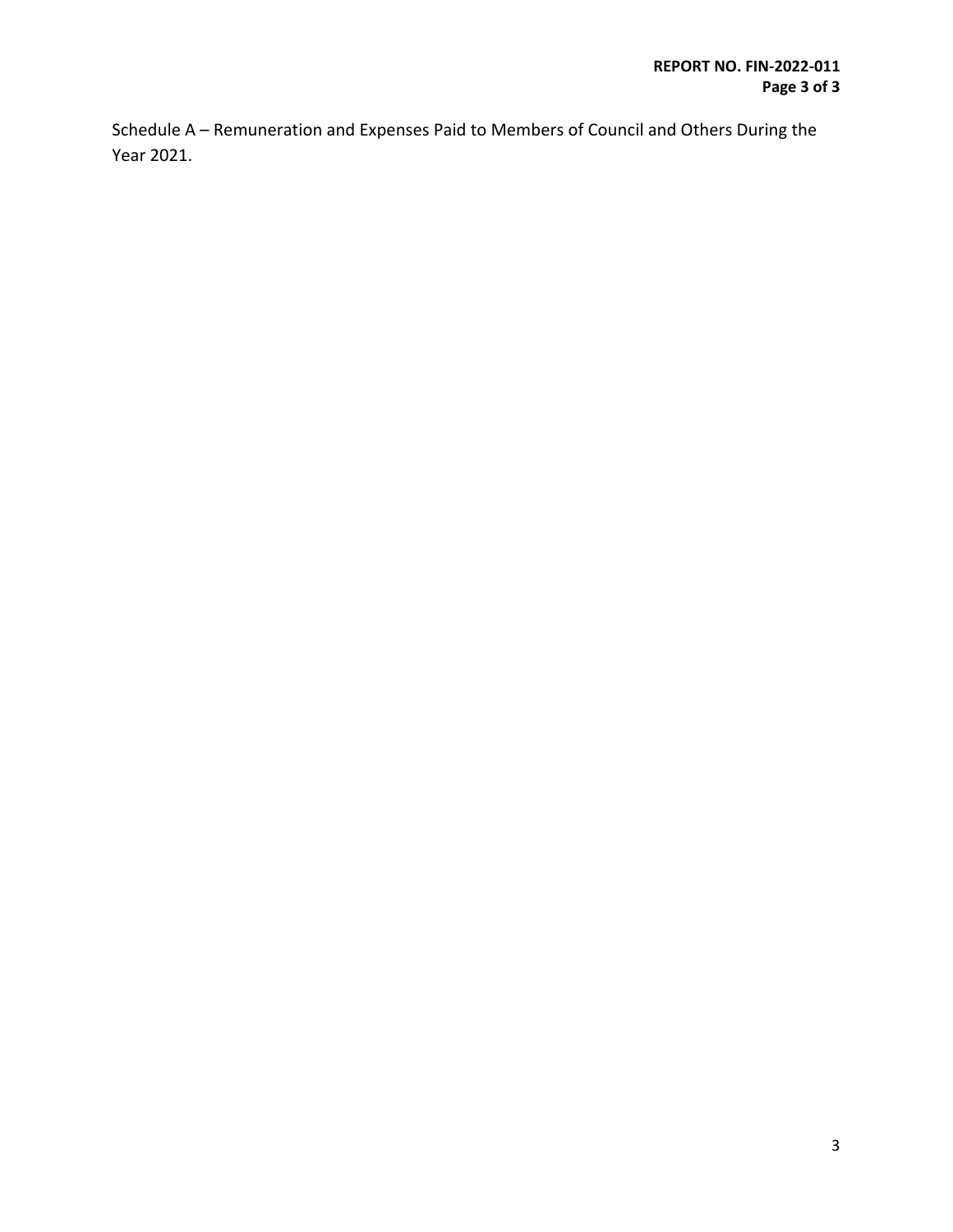# **Township of Puslinch**

## **Remuneration and Expenses Paid to Members of Council and Others During 2021**

|                                                                                                                                                                                                                                                                  |              |                       | Sub-Total     | Sub-Total           |                    |  |  |  |
|------------------------------------------------------------------------------------------------------------------------------------------------------------------------------------------------------------------------------------------------------------------|--------------|-----------------------|---------------|---------------------|--------------------|--|--|--|
|                                                                                                                                                                                                                                                                  |              |                       |               |                     |                    |  |  |  |
| Member of Council                                                                                                                                                                                                                                                | Remuneration | Benefits <sup>*</sup> | Remuneration  | <b>Expenditures</b> | <b>Grand Total</b> |  |  |  |
| James Seeley,<br>Mayor                                                                                                                                                                                                                                           | 27,458       | 1,842                 | 29,300        |                     | 29,300             |  |  |  |
| Matthew Bulmer,<br>Councillor                                                                                                                                                                                                                                    | 18,501       | 7,322                 | 25,823        |                     | 25,823             |  |  |  |
| Jessica Goyda,<br>Councillor                                                                                                                                                                                                                                     | 18,501       | 7,322                 | 25,823        |                     | 25,823             |  |  |  |
| Sara Bailey,<br>Councillor                                                                                                                                                                                                                                       | 18,501       | 7,322                 | 25,823        | 180                 | 26,003             |  |  |  |
| John Sepulis,<br>Councillor                                                                                                                                                                                                                                      | 18,501       | 6,505                 | 25,006        |                     | 25,006             |  |  |  |
| <b>Totals</b>                                                                                                                                                                                                                                                    | 101,461      | \$<br>30,314          | \$<br>131,775 | 180                 | 131,955<br>\$      |  |  |  |
| * Benefits include employer portion of Extended Health Care, Hospital Semi-Private, Dental, Drug, Vision Care, and Out of<br>Province Coverage, Employer's Health Tax (EHT) and Canada Pension Plan (CPP) if applicable. Employment Insurance (EI) is<br>exempt. |              |                       |               |                     |                    |  |  |  |